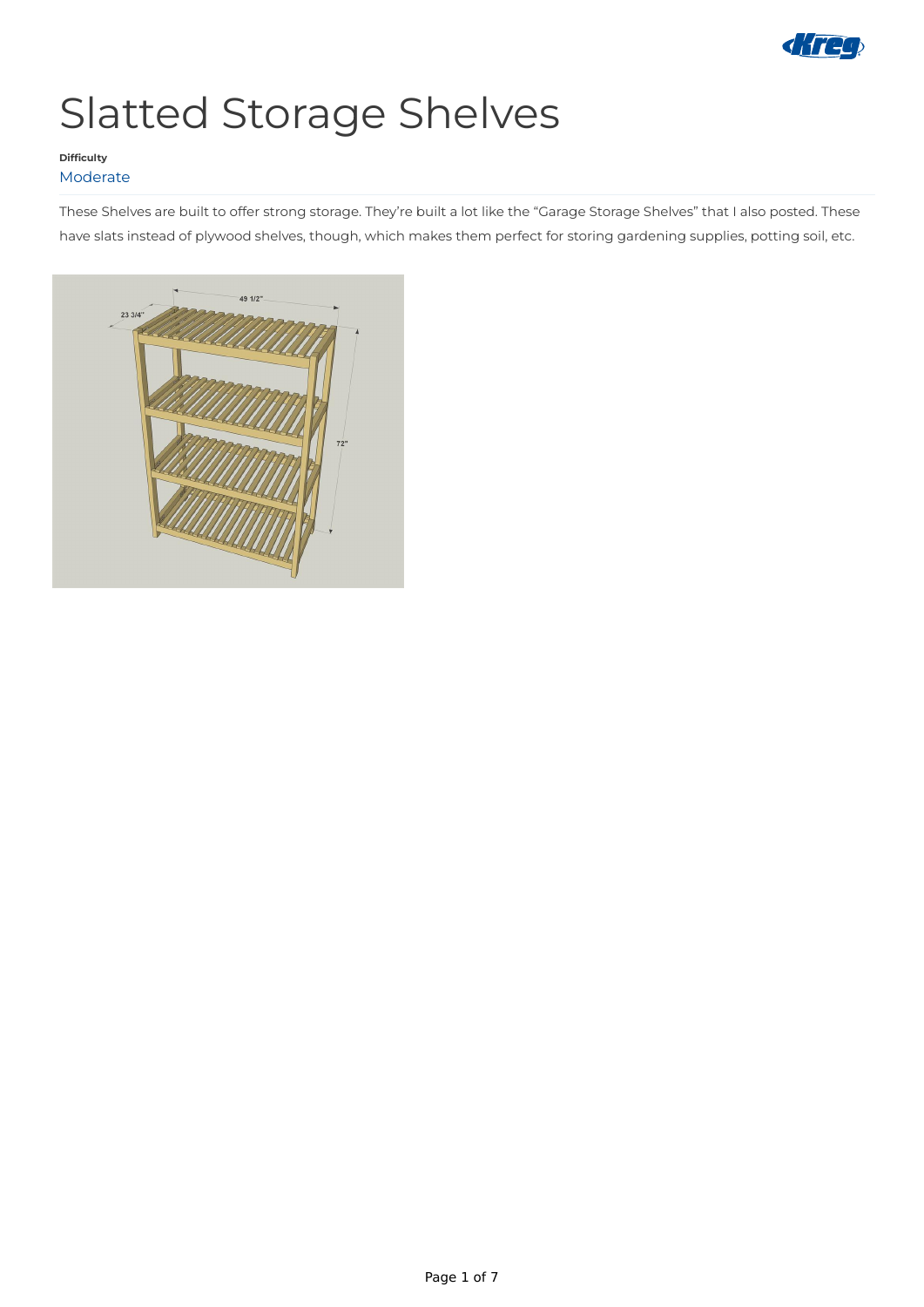

### Tools

**Kreg Tools**



#### **Other Tools**

Miter Saw

Square

Tape Measure

Clamps

Drill (cordless)

Nail Gun

Air Compressor

### Materials

#### **Wood Products**

- **9** Board , 2x3 , 96"
- **15** Board , 1x2 , 96"

### **Hardware & Supplies**

**64** 2 1/2" Coarse Thread Pocket Screws

**120** 1 1/4" 18-gauge Brads

Page 2 of 7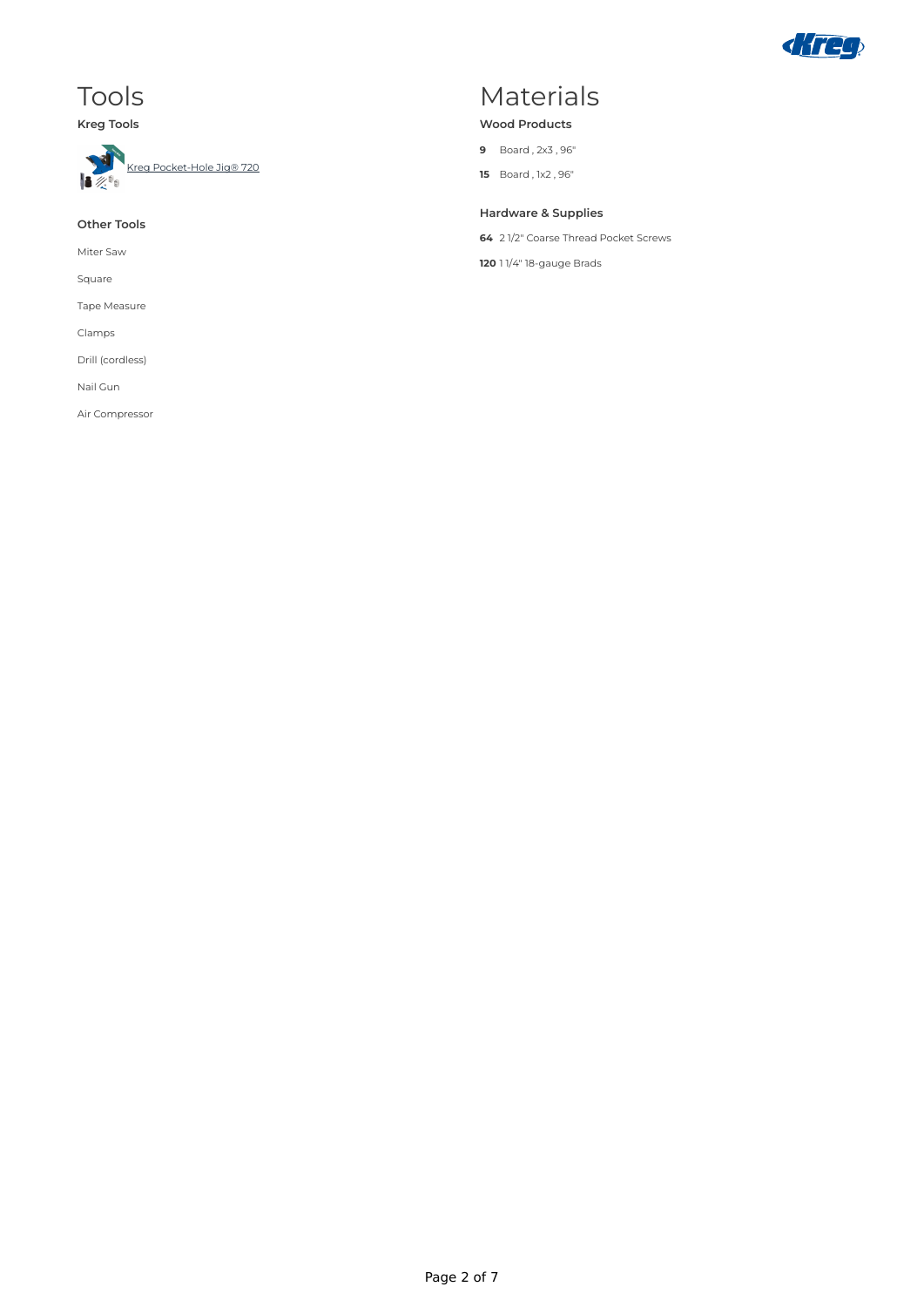

## Cut List & Parts

- Legs , 1 1/2" X 2 1/2" X 72"
- Short Rails , 1 1/2" X 2 1/2" X 18 3/4"
- Long Rails , 1 1/2" X 2 1/2" X 46 1/2"
- Shelf Slats , 3/4" X 1 1/2" X 23 3/4"

|                                                                                                |                                                         | Leg                                                     |                                                      | <b>Short Rail</b>               |
|------------------------------------------------------------------------------------------------|---------------------------------------------------------|---------------------------------------------------------|------------------------------------------------------|---------------------------------|
|                                                                                                |                                                         | 72"                                                     | $\blacktriangleright$ 4                              | 183/4"<br>$\blacktriangleright$ |
| $(1)$ 2 x 3 x 96<br><b>Short Rail</b><br>$-183/4"$<br>$\blacktriangleleft$<br>$(4)$ 2 x 3 x 96 | <b>Short Rail</b><br>$-183/4"$<br>$\blacktriangleright$ | <b>Short Rail</b><br>$-183/4"$<br>$\blacktriangleright$ | <b>Short Rail</b><br>183/4"<br>$\blacktriangleright$ | $\blacktriangleright$           |
|                                                                                                | <b>Long Rail</b>                                        |                                                         | <b>Long Rail</b>                                     |                                 |
|                                                                                                |                                                         |                                                         |                                                      |                                 |

Page 3 of 7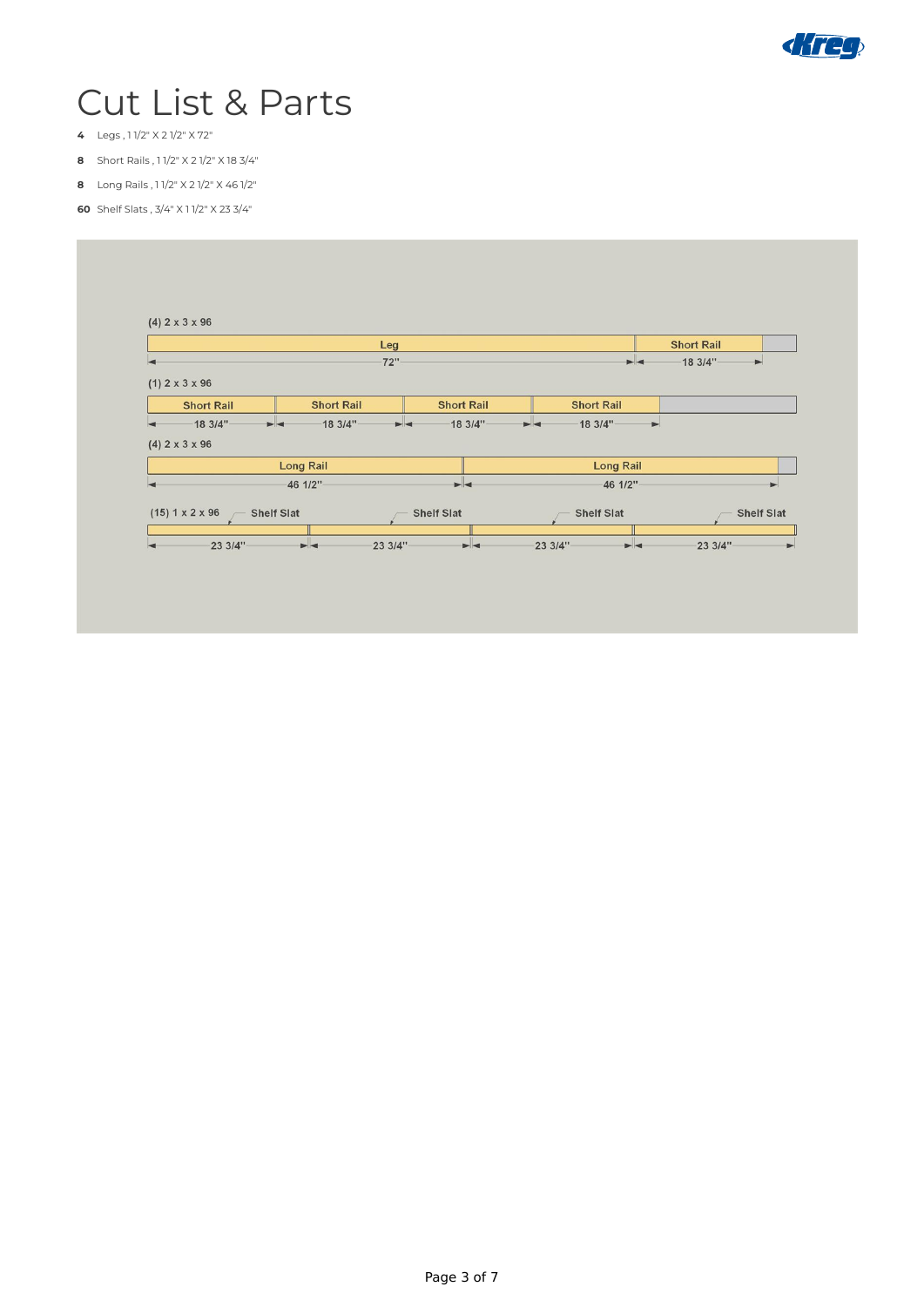

## Directions

### **Cut the Parts**

Cut 4 legs, 8 long rails, and 8 short rails from 2x3s, like the cut diagram shows. Then you can drill the pocket holes in all the rails. Make sure you're set up for 1 1/2" thick boards when you drill. Then you can cut all of the slats. You'll want a miter saw, and a stop block is really handy. That way, you can just get one slat right, set up the stop, and then butt your boards against that and cut the rest of the slats without measuring.



**1**

Page 4 of 7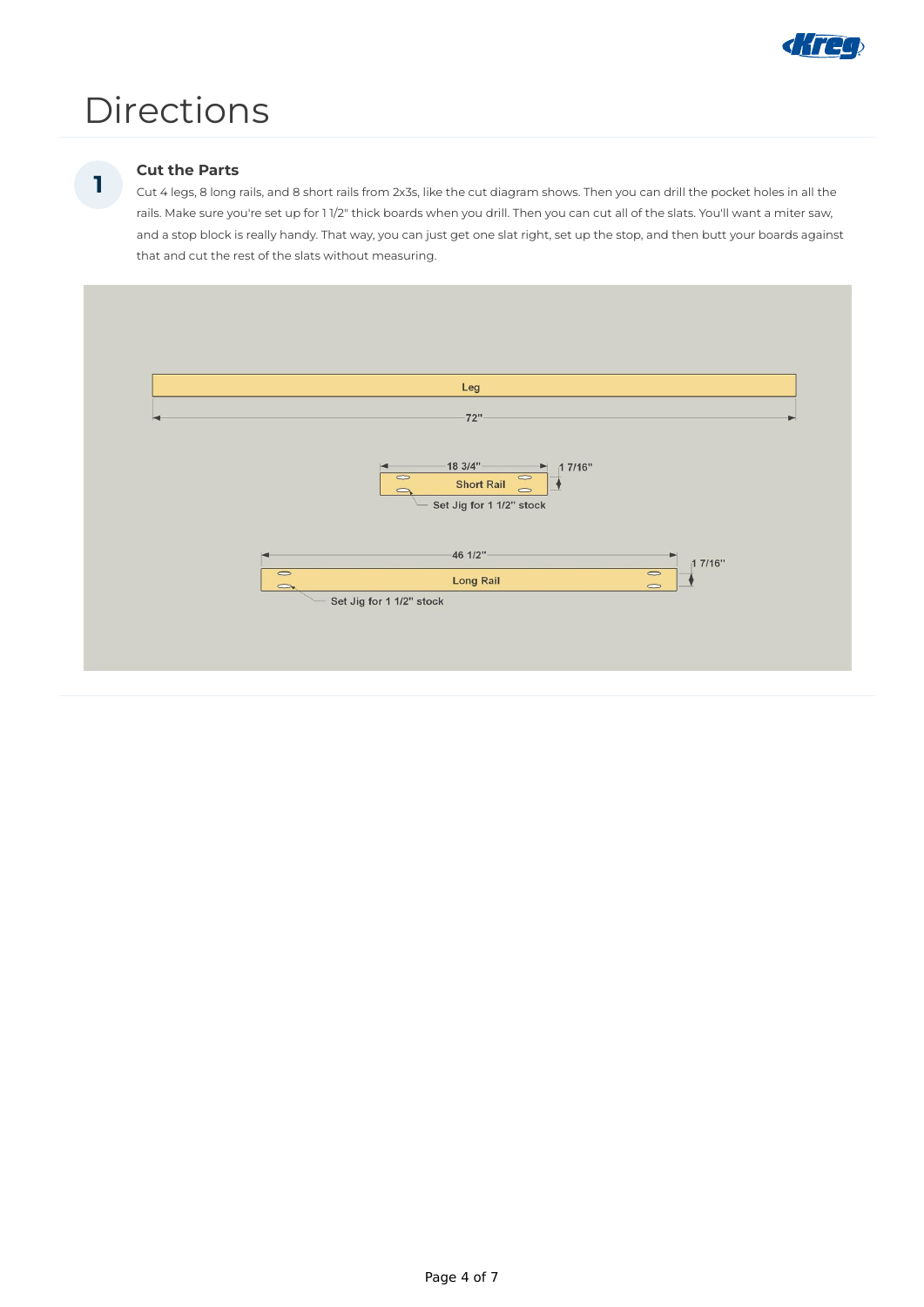

### **Assemble the Ends**

Now you can put together the ends by screwing the short rails to the legs. Use 2 1/2" pocket screws for this, and make sure that the rails are aligned on each end--I put one together with it laying on the floor, then put the parts for the other end right on top of it so I could easily line everything up.



**2**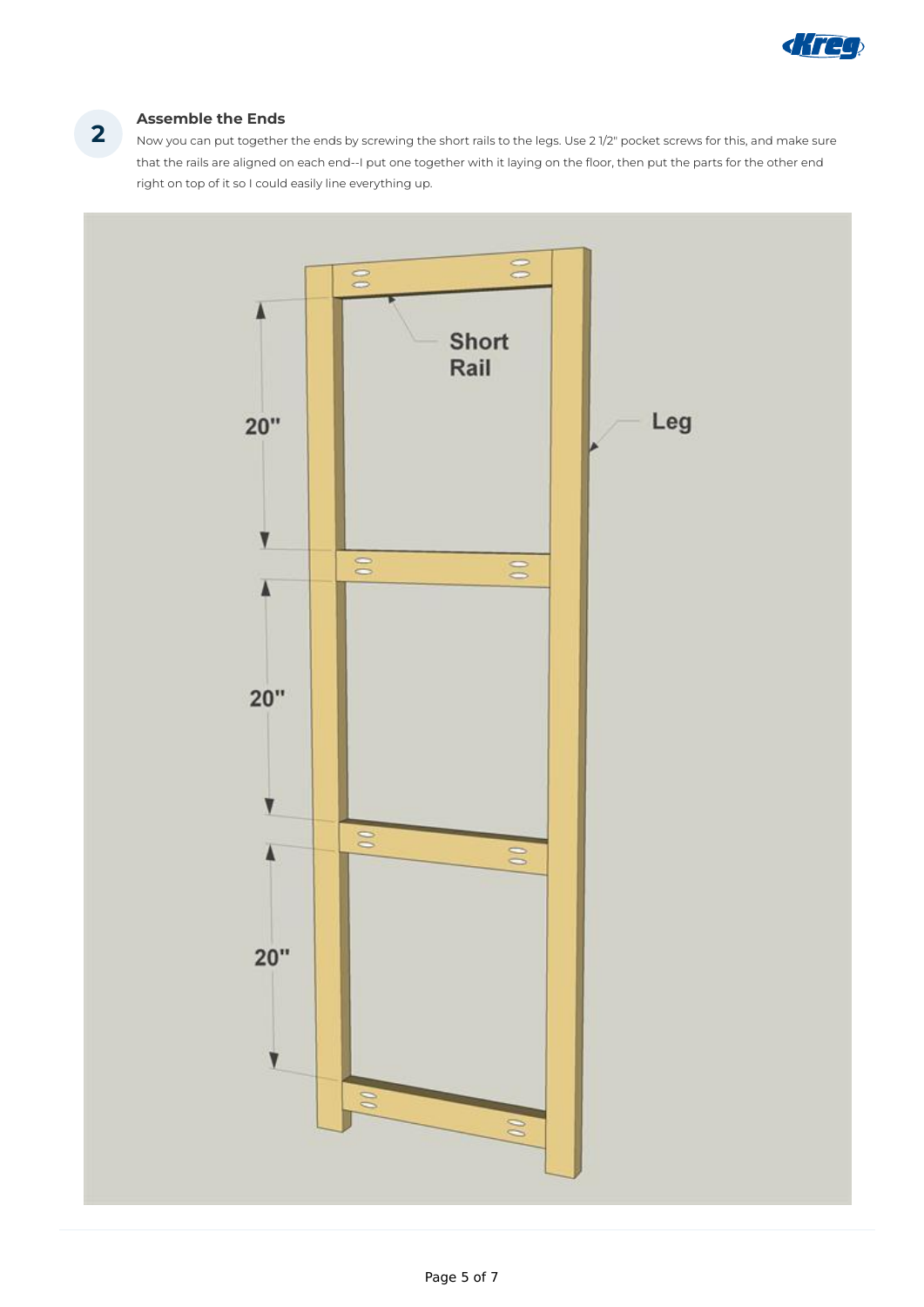![](_page_5_Picture_0.jpeg)

### **Add the Long Rails**

Attach the long rails next, using the 2 1/2" screws again. Make sure that the long rails are positioned 3/4" below the top edge of the short rails. That way, when you attach the slats next, the short rails will be aligned.

![](_page_5_Figure_3.jpeg)

**3**

Page 6 of 7